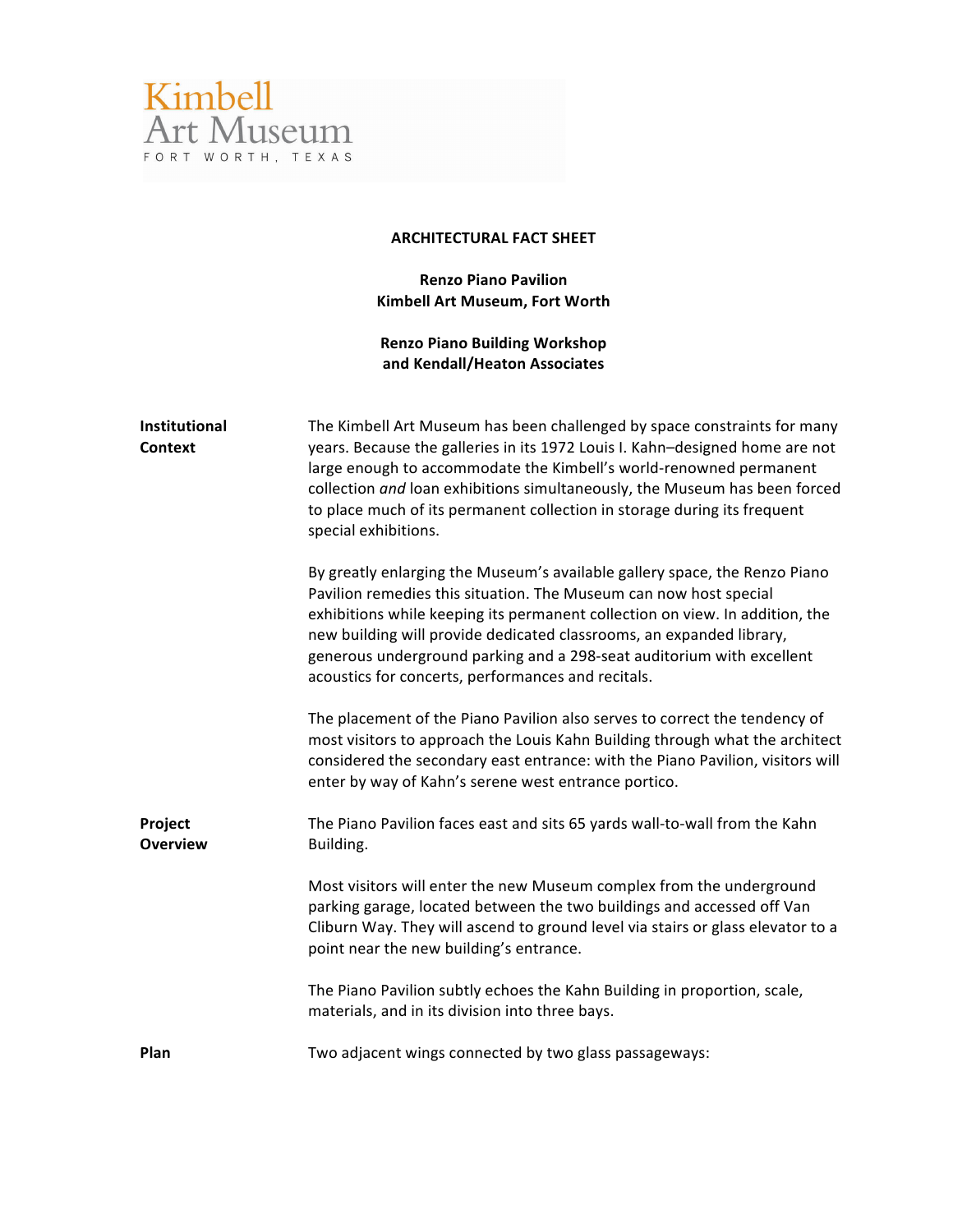|                                    | To the east, the front wing is a rectangular structure of poured-<br>in-place concrete walls and glazing, topped by coupled wood<br>beams supporting a glass roof with louvers.                                                                                                                                                                                                                                                                                                       |
|------------------------------------|---------------------------------------------------------------------------------------------------------------------------------------------------------------------------------------------------------------------------------------------------------------------------------------------------------------------------------------------------------------------------------------------------------------------------------------------------------------------------------------|
|                                    | To the west, the rear wing is covered by a green sod roof and<br>appears to rise from the ground.                                                                                                                                                                                                                                                                                                                                                                                     |
| <b>Design</b><br><b>Highlights</b> | From the front approach, two layers appear to hover, one above the<br>other, atop a long, low-slung pavilion. (These floating layers are the<br>delicate glass roof and 100-foot-long wood roof beams.) The gap<br>between the wood beams and the exterior wall creates a longitudinal<br>band of light that runs along the top of the exterior, echoing a similar<br>clerestory window band in the Kahn Building and contributing to the<br>impression of a floating roof and beams. |
|                                    | Upon reaching the rear wing of the pavilion, the visitor is rewarded by a<br>dramatic encounter: bright-red raked seating descends to the stage of a<br>double-height auditorium against the background of a deep glass-and-<br>concrete light well.                                                                                                                                                                                                                                  |
|                                    | Concrete walls in the staircases and the light well are canted, providing<br>drama and allowing for more natural light to be captured.                                                                                                                                                                                                                                                                                                                                                |
|                                    | The astoundingly smooth and uniform architectural concrete and the<br>laminated beams of Douglas fir complement the glazing.                                                                                                                                                                                                                                                                                                                                                          |
| <b>East Wing</b><br>Program        | Ground level: Pavilion Lobby with Pavilion Café and coat check; 2 top-lit<br>galleries; Pavilion Shop; loading dock; security                                                                                                                                                                                                                                                                                                                                                         |
|                                    | Lower level: art storage; preparatory areas; mechanical systems;<br>service; other back-of-house functions                                                                                                                                                                                                                                                                                                                                                                            |
| <b>West Wing</b><br>Program        | Ground level: non-top-lit gallery, suitable for the display of light-<br>sensitive works; auditorium balcony; education workshops; membership<br>department                                                                                                                                                                                                                                                                                                                           |
|                                    | Lower level: Pavilion Auditorium and Auditorium Foyer; library;<br>education department                                                                                                                                                                                                                                                                                                                                                                                               |
| <b>Scale</b>                       | Building size: approx. 101,130 sq. ft.<br>(Note: Kahn Building, approx. 120,000 sq. ft.)                                                                                                                                                                                                                                                                                                                                                                                              |
|                                    | Building height: 22 ft. 6 in.<br>East wing, exterior length, north-south: 300 ft.<br>East wing, exterior width, east-west: 82 ft.                                                                                                                                                                                                                                                                                                                                                     |
|                                    | Total campus size: 9 1/2 acres<br>Green space: approx. 4 acres                                                                                                                                                                                                                                                                                                                                                                                                                        |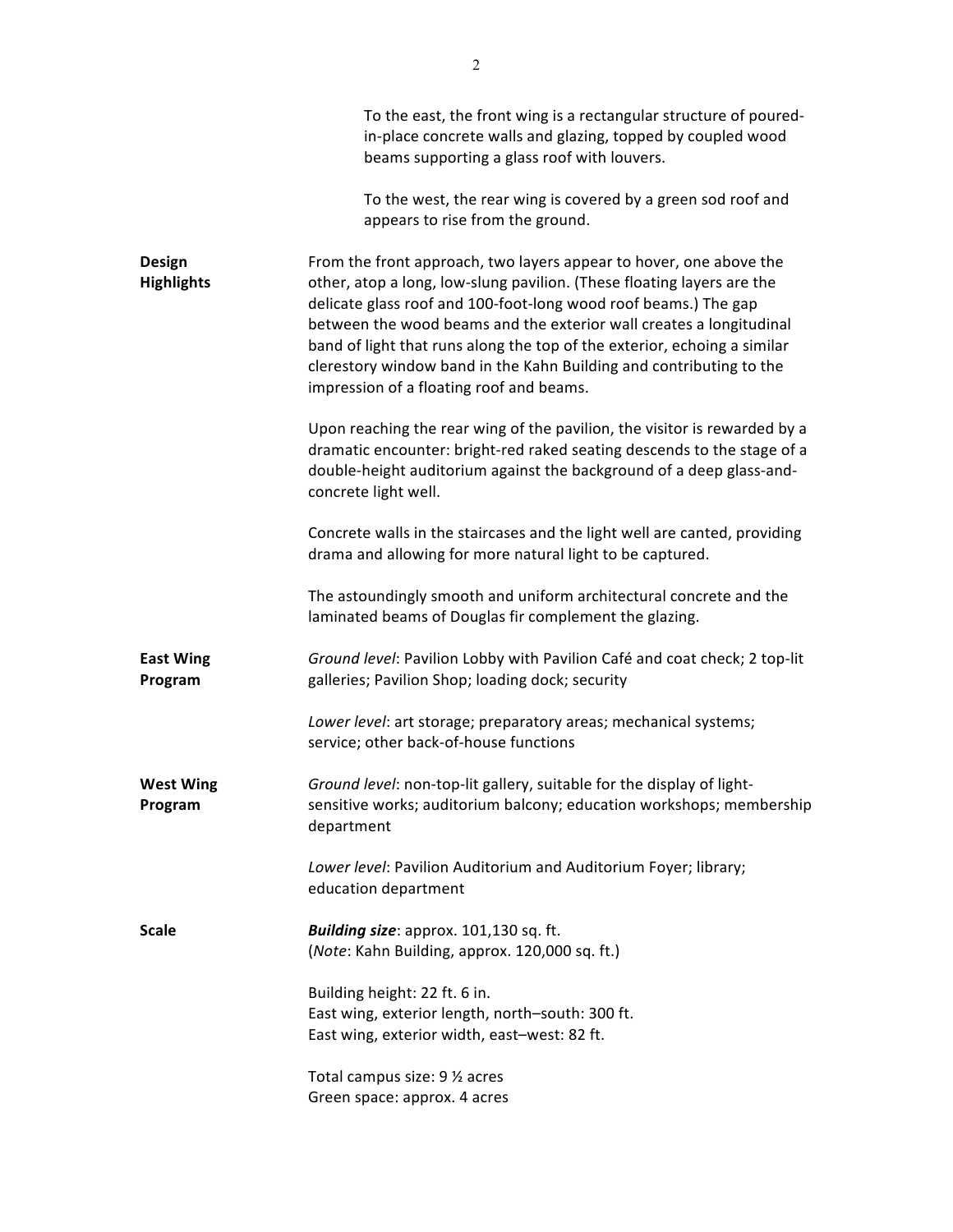|                    | Total new gallery space: 16,080 sq. ft.<br>(Note: Kahn galleries, 22,000 sq. ft.)<br>South gallery: 7,072 sq. ft.<br>North gallery: 4,328 sq. ft.<br>West gallery: 4,680 sq. ft.                                                               |
|--------------------|------------------------------------------------------------------------------------------------------------------------------------------------------------------------------------------------------------------------------------------------|
|                    | Pavilion Lobby: 5,815 sq. ft.<br>Education center: 2,856 sq. ft.<br>Pavilion Auditorium: 4,100 sq. ft.; 298 seats, including 33 in balcony<br>(the Kahn Auditorium seats 182)<br>Library: 6,515 sq. ft.                                        |
|                    | Underground parking garage: 52,892 sq. ft.; capacity for 135 cars                                                                                                                                                                              |
| Facade             | The 300-foot-long symmetrical facade of the east wing is made up of<br>three bays:                                                                                                                                                             |
|                    | a central recessed glass entrance bay, which introduces a subtle<br>verticality in mullions repeated at five-foot intervals in the<br>glazing                                                                                                  |
|                    | two large bays on north/south axes, fabricated from a very soft,<br>smooth, light-gray concrete, exactingly cast to eliminate joints<br>and imperfections                                                                                      |
|                    | Coupled wood beams support the glass roof system; both seem to<br>hover above the pavilion proper.                                                                                                                                             |
|                    | Square concrete columns encircle the four sides of the Piano Pavilion's<br>front wing: four on the east side (facade) and west side, with more<br>closely spaced rows on the north and south sides supporting the<br>overhang of wooden beams. |
| <b>Roof System</b> | In the east wing, three layers modulate daylight in different ways:                                                                                                                                                                            |
|                    | Top: aluminum mechanical louvers shade the direct rays of the<br>sun and capture energy with embedded photovoltaic cells.                                                                                                                      |
|                    | Middle: high-efficiency fritted glass roof further diffuses light.                                                                                                                                                                             |
|                    | Bottom: in the interior, stretched between the wooden beams,<br>a silk-like scrim filters light to evenly distribute daylight<br>throughout the gallery.                                                                                       |
|                    | The roof overhang also provides shade and shields the interior from<br>direct rays.                                                                                                                                                            |
|                    | On the west wing, a 19,200-square-foot green-roof structure slopes<br>down to a lawn on the north and south and is accessible to the public.                                                                                                   |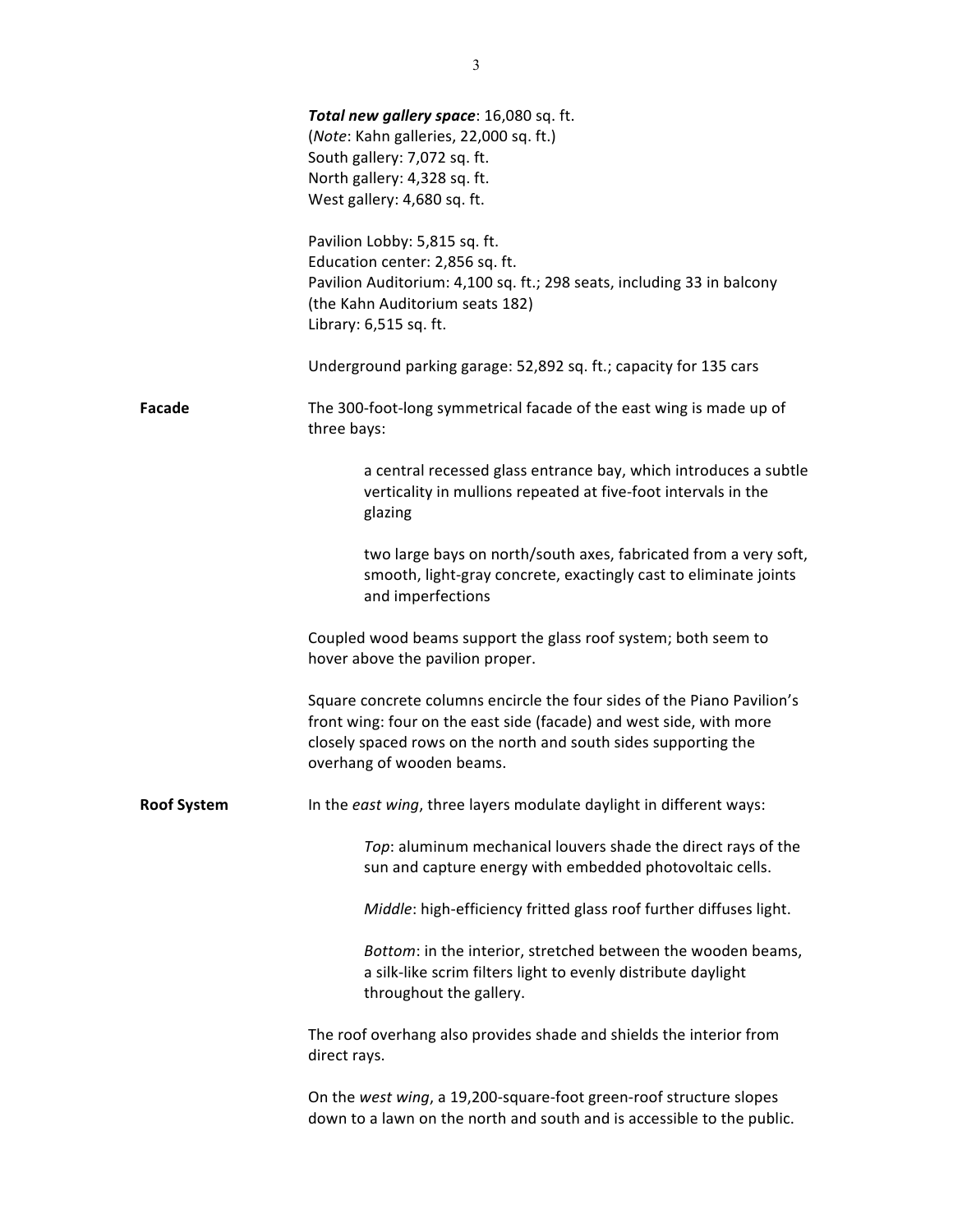| Sustainability   | Using only half of the amount of energy per square foot required by the<br>Kahn Building, the new building is highly energy efficient via:                                                                                                                                                                                                                                                                                    |
|------------------|-------------------------------------------------------------------------------------------------------------------------------------------------------------------------------------------------------------------------------------------------------------------------------------------------------------------------------------------------------------------------------------------------------------------------------|
|                  | Photovoltaic cells on the roof, which will replace 90 tons of<br>carbon dioxide production annually, or about 20% of the annual<br>carbon emissions of the new building;                                                                                                                                                                                                                                                      |
|                  | Thirty-six 460-foot geothermal wells, which will store energy<br>and provide low-carbon heating and cooling;                                                                                                                                                                                                                                                                                                                  |
|                  | Low energy LED lighting, used throughout;                                                                                                                                                                                                                                                                                                                                                                                     |
|                  | High specification glazing units, used throughout to reduce heat<br>gains and losses;                                                                                                                                                                                                                                                                                                                                         |
|                  | An air displacement supply system, used throughout the ground<br>floor to reduce the energy needed to condition spaces;                                                                                                                                                                                                                                                                                                       |
|                  | Fresh air processed through a central unit to efficiently recover<br>energy and moisture;                                                                                                                                                                                                                                                                                                                                     |
|                  | A breathable floor in the galleries that provides well-distributed,<br>low-velocity air;                                                                                                                                                                                                                                                                                                                                      |
|                  | High efficiency bathroom fixtures.                                                                                                                                                                                                                                                                                                                                                                                            |
| <b>Materials</b> | Architectural concrete: An alabaster-like sheen and silky texture are the<br>result of a complex fabrication process performed by The Beck Group, a<br>team of Italian specialists from Dottor Group, American concrete<br>consultants and the subcontractor Capform. The concrete recipe was<br>reached only after much experimentation in the Texas climate and was<br>mixed and poured in place with scientific precision. |
|                  | Glass: double-glazed, gas-filled, low-iron                                                                                                                                                                                                                                                                                                                                                                                    |
|                  | Wood: 29 pairs of 100-foot-long laminated Douglas-fir ceiling beams,<br>weighing 435 tons; quarter-sawn engineered white-oak flooring                                                                                                                                                                                                                                                                                         |
|                  | Steel: Painted white, custom-sized steel members are the main<br>structural element for the glazing system                                                                                                                                                                                                                                                                                                                    |
| Landscaping      | approx. four acres of the grounds of the Kimbell Art Museum are green<br>space.                                                                                                                                                                                                                                                                                                                                               |
|                  | The new landscaping is designed to extend Kahn's vision and conserve<br>as much green space as possible. Piano's 19,200-square-foot green roof<br>was conceived in part to provide more recreation area for the campus.                                                                                                                                                                                                       |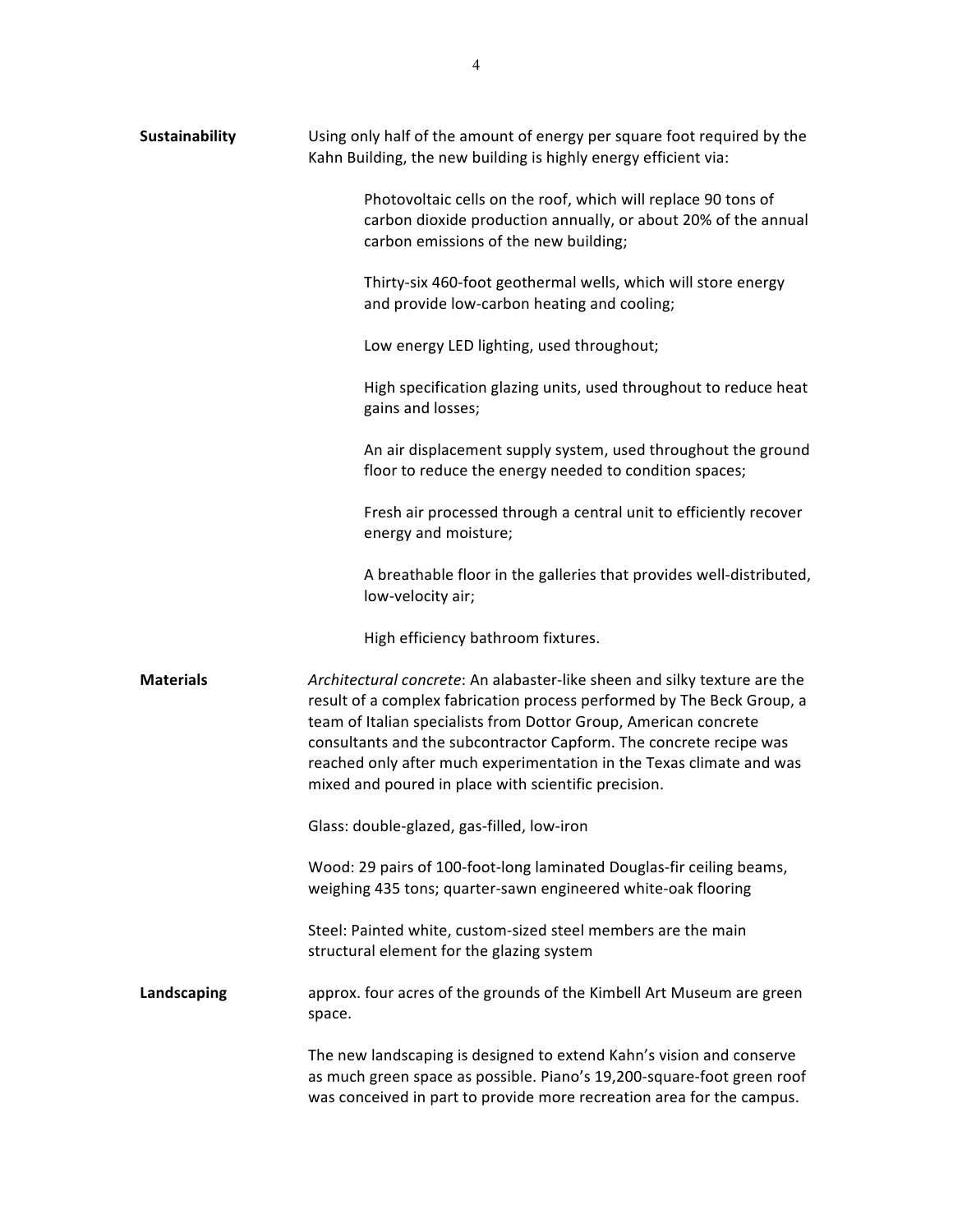|                                              | Some 320 new trees will be planted, including 47 30-foot-high elms<br>between the two buildings that re-establish the previous planting. In<br>addition, 52 new yaupon holly trees will renew the grove outside the<br>Kahn building's west entrance. |
|----------------------------------------------|-------------------------------------------------------------------------------------------------------------------------------------------------------------------------------------------------------------------------------------------------------|
| <b>Dates</b>                                 | November 27, 2013, Grand Opening<br>Fall 2010, beginning of construction                                                                                                                                                                              |
| Cost                                         | Piano Pavilion: \$135 million                                                                                                                                                                                                                         |
| Owner                                        | Kimbell Art Foundation, Fort Worth, TX                                                                                                                                                                                                                |
| <b>Design Architect</b>                      | Renzo Piano Building Workshop, Genoa, Italy                                                                                                                                                                                                           |
| <b>Executive Architect</b>                   | Kendall/Heaton Associates Inc., Houston, TX                                                                                                                                                                                                           |
| <b>Project Manager</b>                       | Paratus Group, New York, NY                                                                                                                                                                                                                           |
| <b>Executive Committee</b><br><b>Advisor</b> | Bill Lacy, FAIA, December 2006-June 2010                                                                                                                                                                                                              |
| Construction<br><b>Manager</b>               | The Beck Group, Dallas/Fort Worth, TX                                                                                                                                                                                                                 |
| <b>Structural Engineer</b>                   | Guy Nordenson and Associates, New York, NY                                                                                                                                                                                                            |
| <b>Structure Engineer</b>                    | Brockette, Davis, Drake, Inc., Dallas, TX,<br>consultant to construction manager                                                                                                                                                                      |
| Lighting                                     | Arup Lighting, London, Great Britain                                                                                                                                                                                                                  |
| <b>MEP Engineers</b>                         | Arup, London, UK, with Summit Consultants, Fort<br>Worth, TX                                                                                                                                                                                          |
| <b>Civil Engineer</b>                        | Huitt-Zollars, Fort Worth, TX                                                                                                                                                                                                                         |
| <b>Facade Consultant</b>                     | Front, New York, NY                                                                                                                                                                                                                                   |
| <b>Landscape Architect</b>                   | Michael Morgan Landscape Architecture and Pond & Company,<br>Atlanta, GA                                                                                                                                                                              |
| <b>Concrete</b><br><b>Consultants</b>        | Dottor Group, Venice, Italy<br>Reg Hough, Rhinebeck, NY<br>Capform, Carrollton, TX                                                                                                                                                                    |
| <b>Graphic Design</b>                        | Pentagram, New York, NY                                                                                                                                                                                                                               |
| Acoustical/<br>Audiovisual                   | Harvey Marshall Berling Associates Inc., New York, NY                                                                                                                                                                                                 |